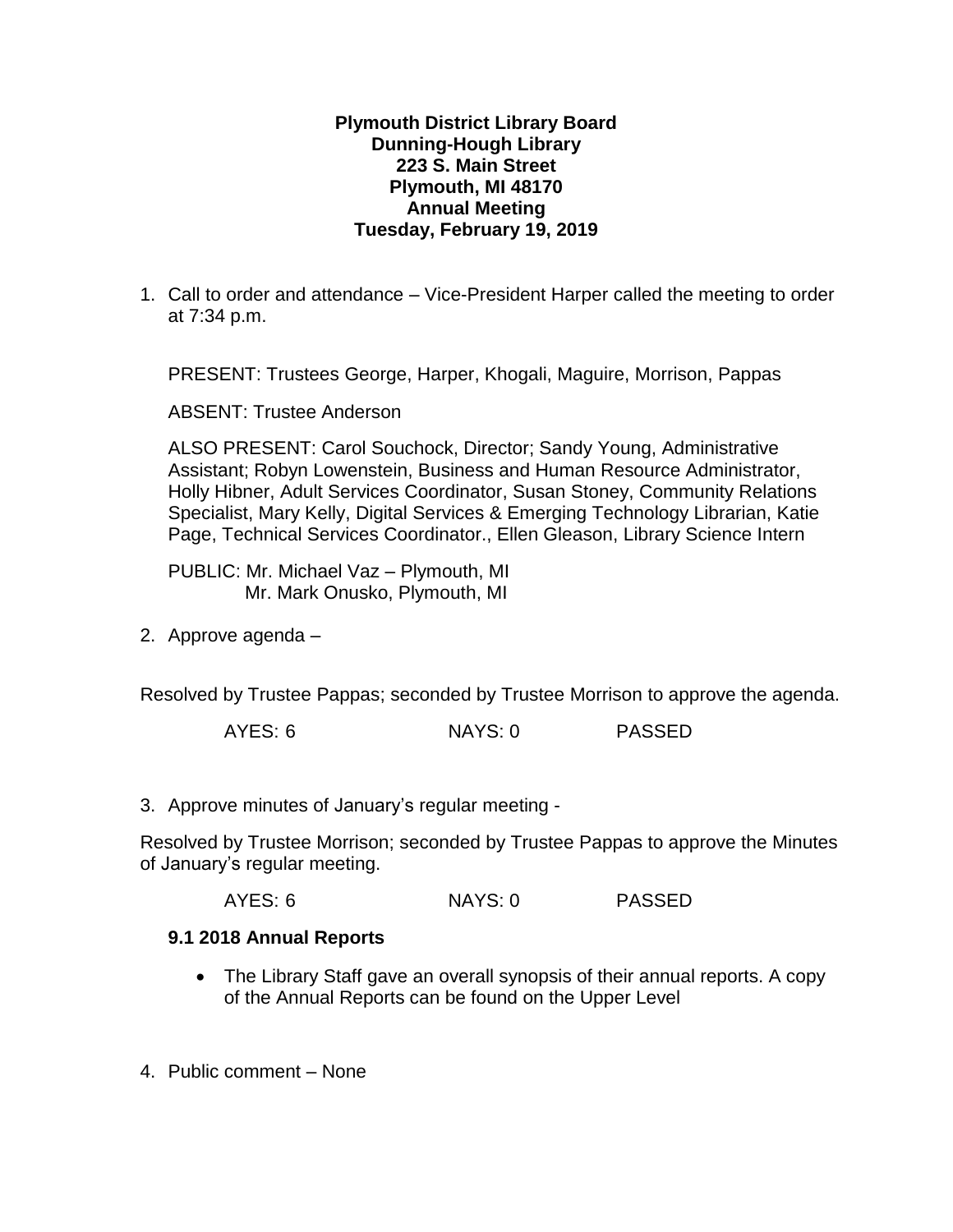- 5. Financial report and list of January's bills
	- Director Souchock noted end of year donations and grants, expected in 2018, arrived in 2019 and are reflected in the current financials
	- The Library is expecting to receive a Personal Property Tax reimbursement check of \$123,856.36, from the State of Michigan. The funds are expected to arrive in February or March of 2019. These funds are never included in the budget since they are not guaranteed
	- Trustee Pappas asked about the check made out to Carl Miller for \$7,875.00. Director Souchock stated that Carl is our current IT consultant, assisting the Library until a new Head of IT is hired

Resolved by Trustee Maguire; seconded by Trustee Morrison to accept the financial report.

Resolved by Trustee Maguire; seconded by Trustee Morrison to approve for payment check numbers 27728 through 27831 and January's payroll and retirement transfers and monthly interest notices.

| AYES: 6 | NAYS: 0 | <b>PASSED</b> |
|---------|---------|---------------|
|         |         |               |

- 6. Librarians' Report
	- Director Souchock recognized that today is Sue Patterson's last day. She has been a librarian at the Plymouth District Library for 21 years. She will be returning as a sub-librarian. She has been responsible for the Library's excellent fiction collection
	- The Library received two separate donations from James Osebold, one in January of 2018 to assist the Library with water damage near the fireplace, and one in February of 2019 to assist with the water pipe damage
	- Director Souchock invited the board members to the Stella book launch held this Sunday, February 24<sup>th</sup>, from 1 – 3 pm and spoke of a future fund raising gala, sponsored by the owner of Stella's Tavern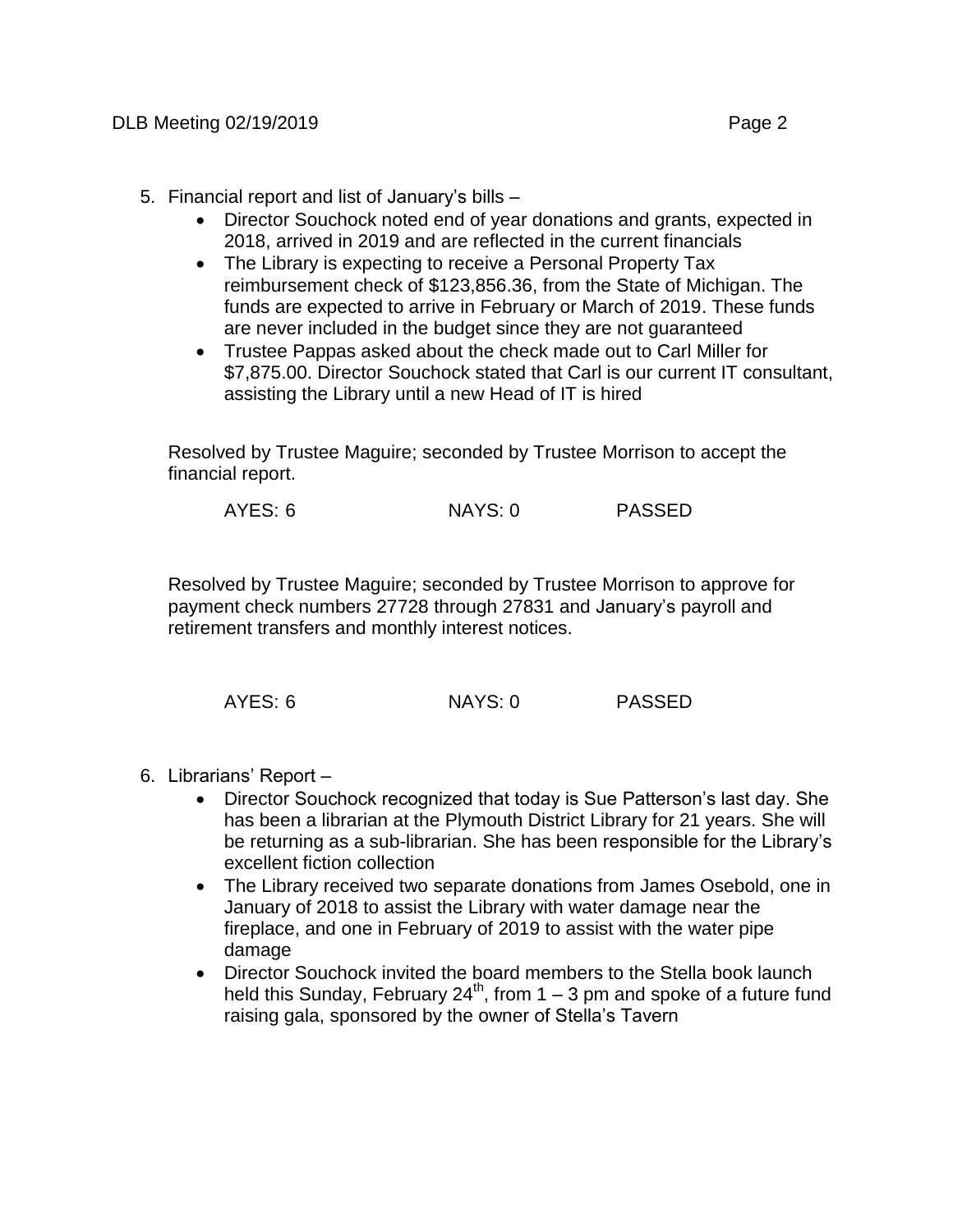DLB Meeting 02/19/2019 Page 3

- For the teen exam cram program, which gives teens the opportunity to study for their school exams, the Library stayed open after hours prior to finals week
- Saturday, February 23<sup>rd</sup>, from noon to 2 pm, Black History month will be celebrated with African American authors
- The Library received a grant "American Creed Grant". There are a series of programs wrapped around a PBS film titled American Creed. The film talks about ideals that help shape America and how we shape our national identity through unifying beliefs. Diversity and whether or not diversity unites or alienates us is explored. April  $13<sup>th</sup>$  the film will be shown, followed by panel discussions
- McCarthy and Smith has offered to release bids, at no cost to the Library, for the Library's electrical and emergency lights. Bids are due by March 1, 2019. Director Souchock is requesting a special building committee meeting to analyze the bid results. Monday, March  $4<sup>th</sup>$  at 7 pm was agreed upon. Director Souchock also wants to meet with the board to discuss the emergency lighting. Monday March 4<sup>th</sup> at 7:30 pm, for the special board meeting, was agreed upon
- Director Souchock is in the process of trying to come to an agreement with Otis on how much liability each party must be responsible for in projects
- 6.1 Trustee Reports None
- 7. Committee Reports
	- 7.1 Building Committee No February Meeting<br>7.2 Personnel Committee No February Meetin
	- Personnel Committee No February Meeting
	- 7.3 Goals Committee No February Meeting
- 8. Old Business
	- 8.1 FOIA Update
		- Director Souchock went over the basic policy changes that have been made to FOIA by the government

Resolved by Trustee Maguire, seconded by Trustee Pappas to approve the policy changes made to the FOIA

| AYES: 6 | <b>PASSED</b><br>NAYS: 0 |
|---------|--------------------------|
|---------|--------------------------|